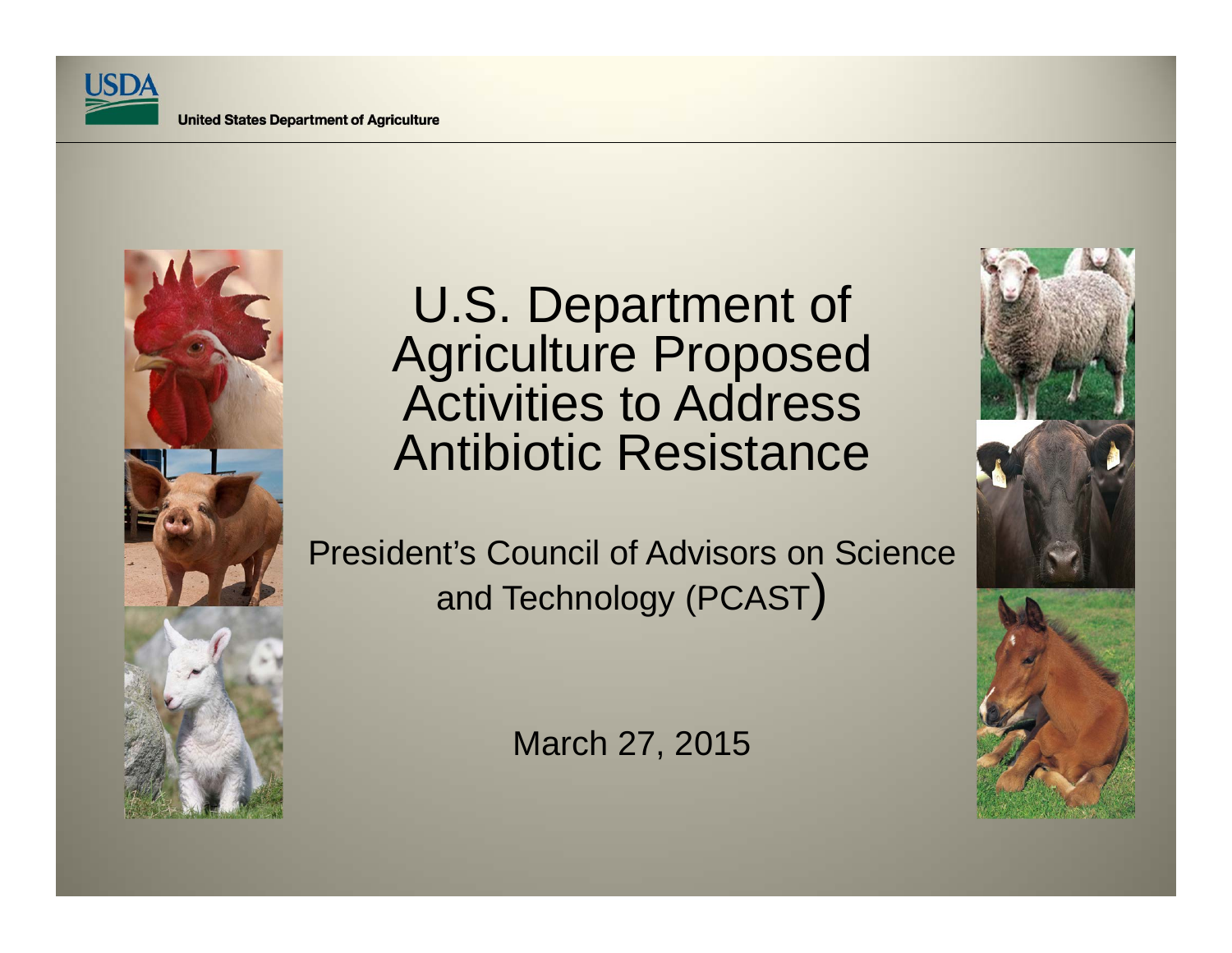

### **Overview**

- Gaps identified by Stakeholders
- Goals and objectives of USDA activities to address antibiotic resistance
- Specific PCAST recommendations for USDA
- FY2016 budget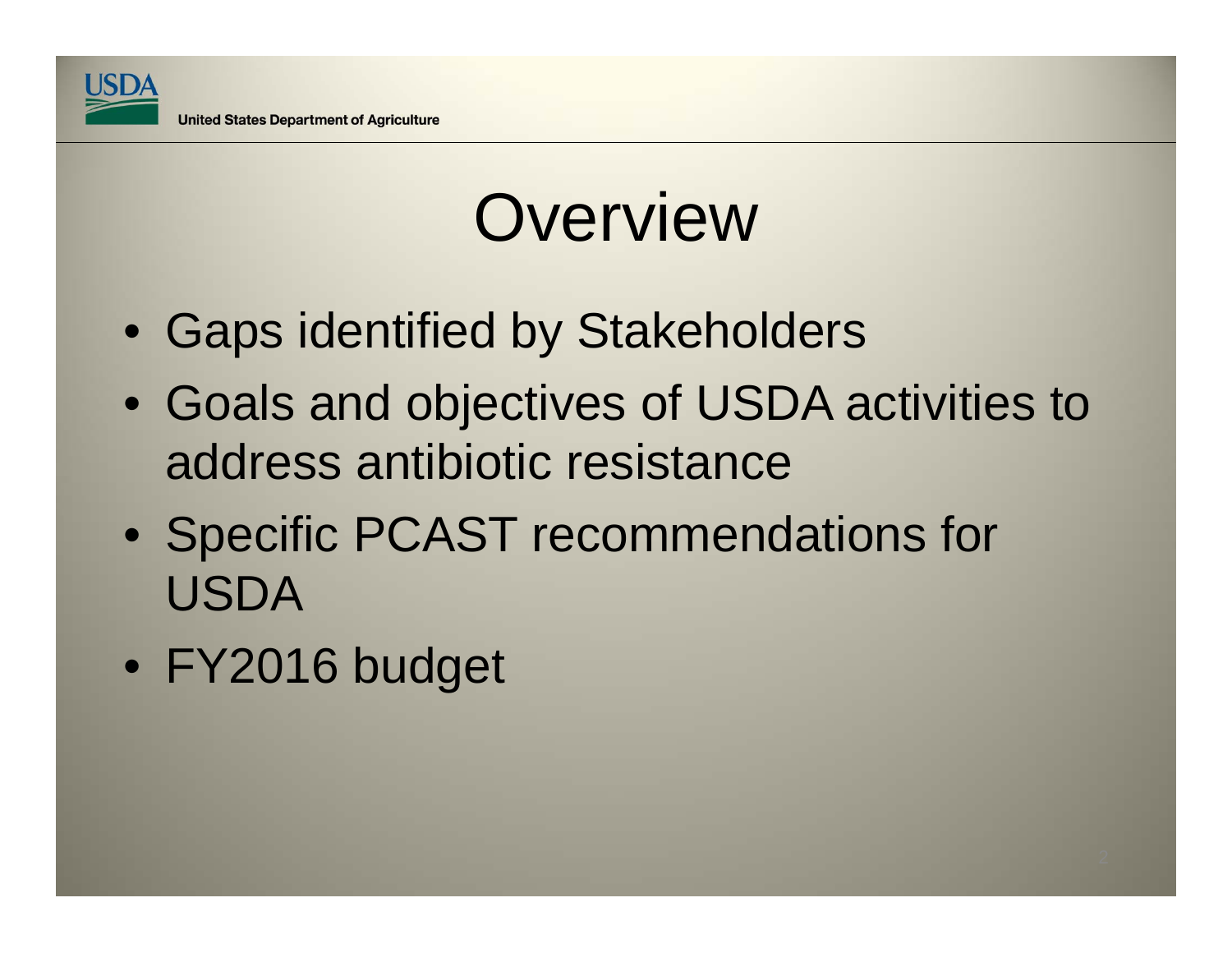

#### **Stakeholders Recommendations to USDA in 2012 Workshop**

- Holistic approach considering entire microbiome
- Strengthen National Antimicrobial Resistance Monitoring System (NARMS)
- Strengthen National Animal Health Monitoring System (NAHMS)
- Conduct research via a long-term plan
- Conduct outreach and education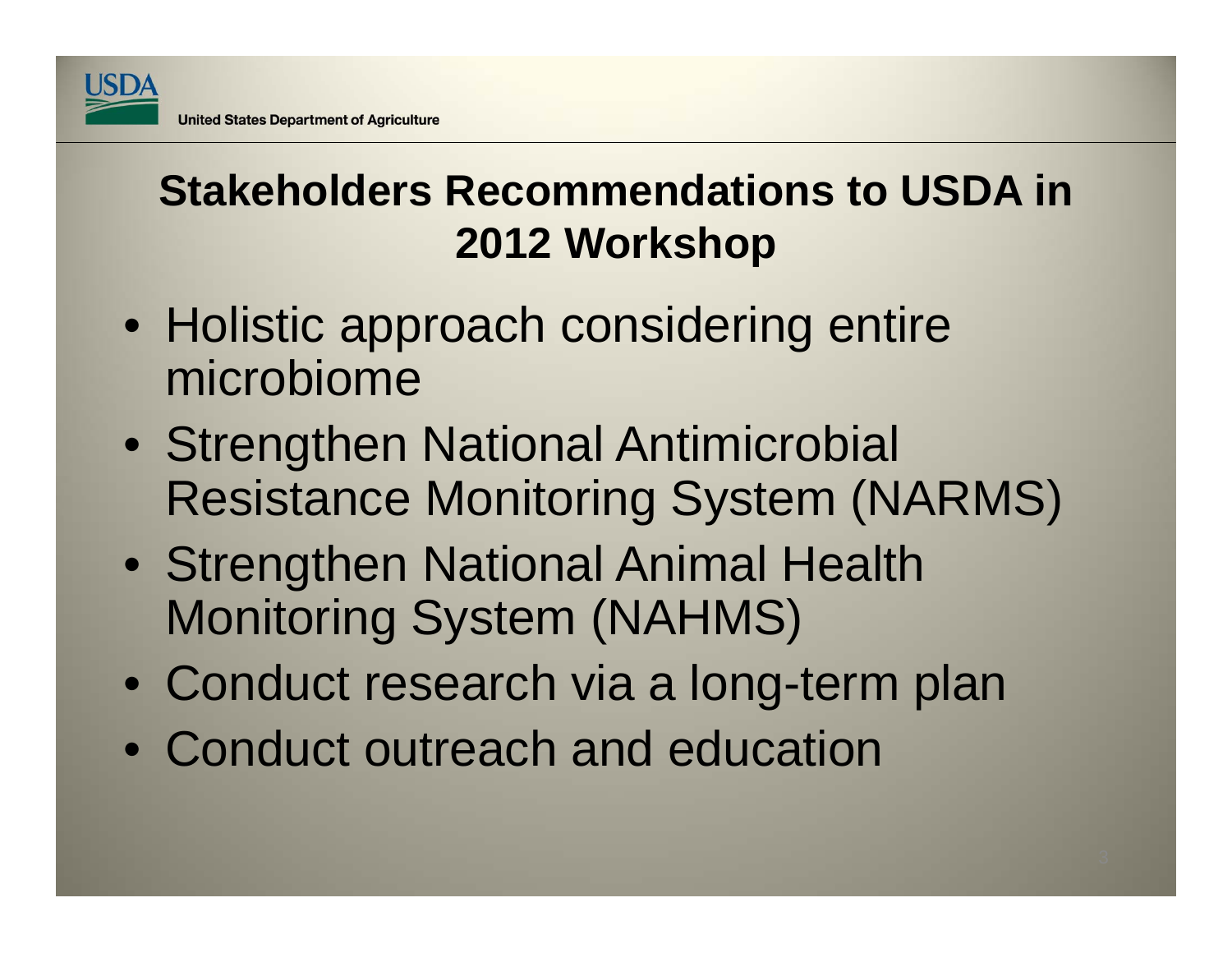

#### **USDA Goals to Address Antibiotic Resistance**

- •Obtain and disseminate science-based, quantitative antibiotic drug use information coupled with the development of resistance in food-producing animals and relate this to livestock management practices.
- Address recognized <u>knowledge gaps a</u>nd develop <u>effective,</u> practical mitigation strategies that will help to prolong the effectiveness of antibiotics to treat both people and animals.
- •Identify novel strategic approaches (immunological, genetic, nutritional, etc.) that could be exploited to control/mitigate infectious disease and thus reduce the need to use traditional antibiotics.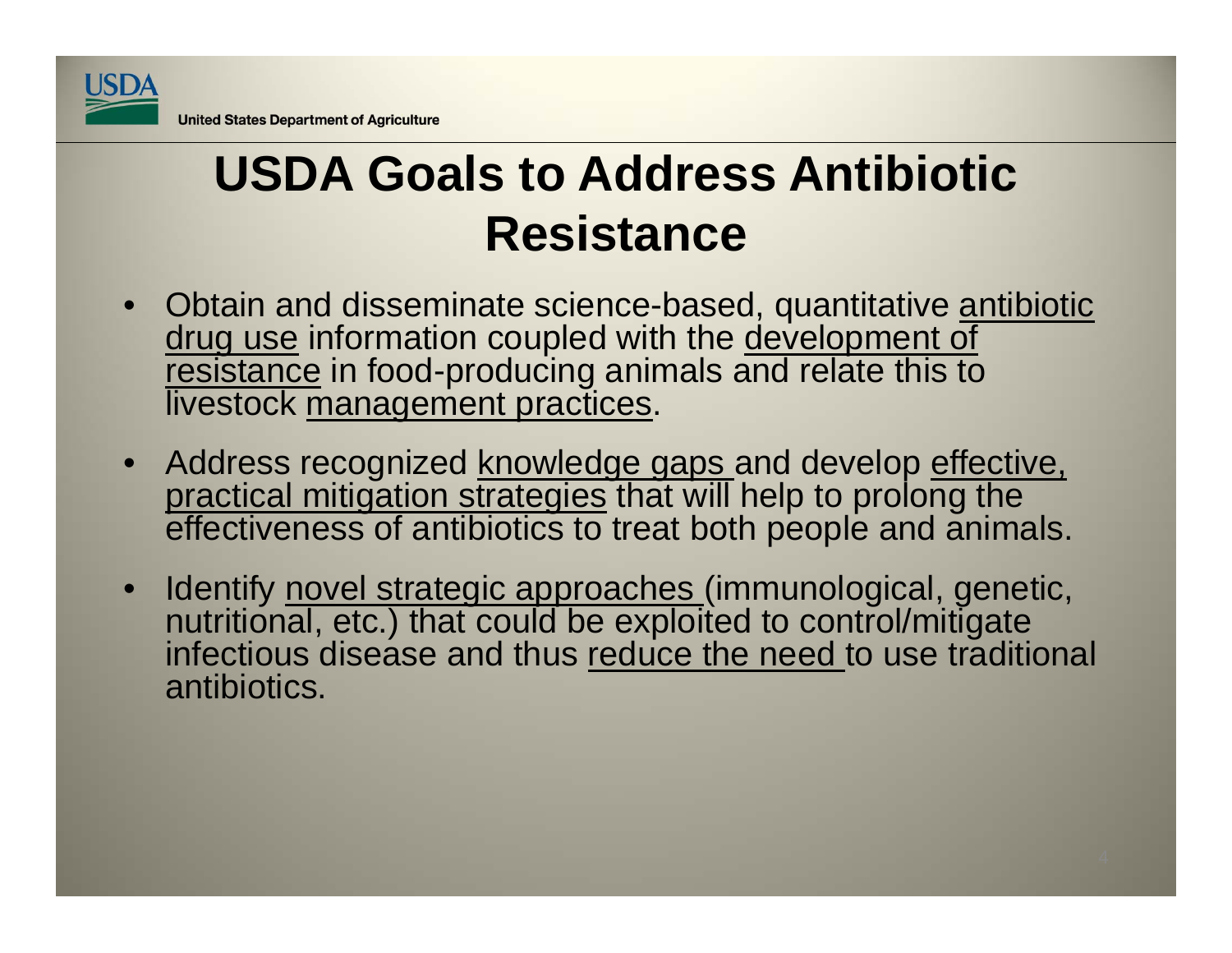

# **Objectives**

- Objective 1: Determine and/or model patterns, purposes, and impacts of antibiotic use in food-producing animals.
- Objective 2: Monitor antibiotic drug susceptibilities of selected bacterial organisms in food-producing animals, production environments, and meat and poultry.
- Objective 3: Identify feasible management practices, alternatives to traditional antibiotics, and other mitigations to reduce AMR associated with food-producing animals and their production environments.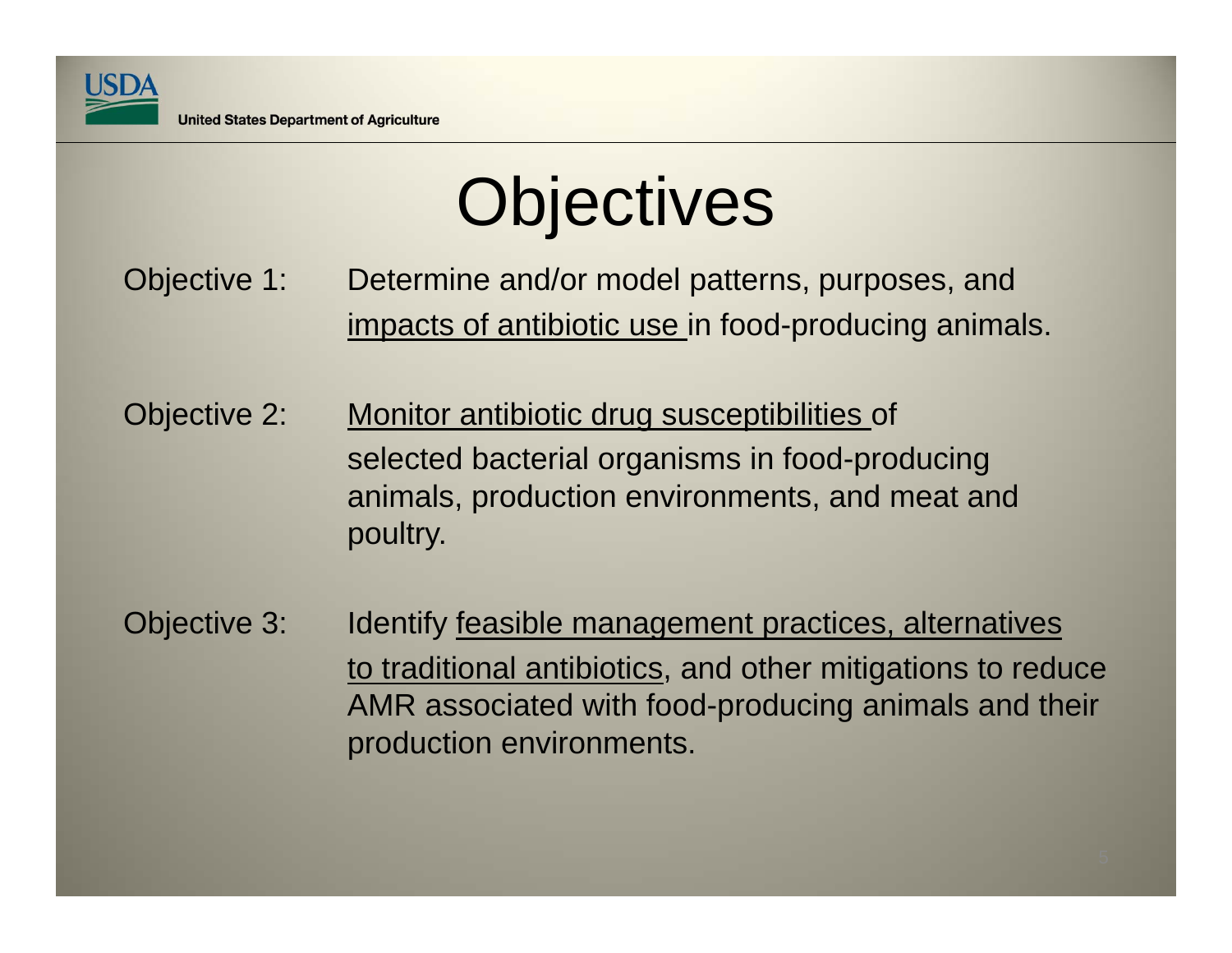

# Proposed Surveillance

Enhanced and expanded

- survey questionnaires
- longitudinal studies
- Measurement of antimicrobial drug use and resistance, and related production practices by livestock and poultry producers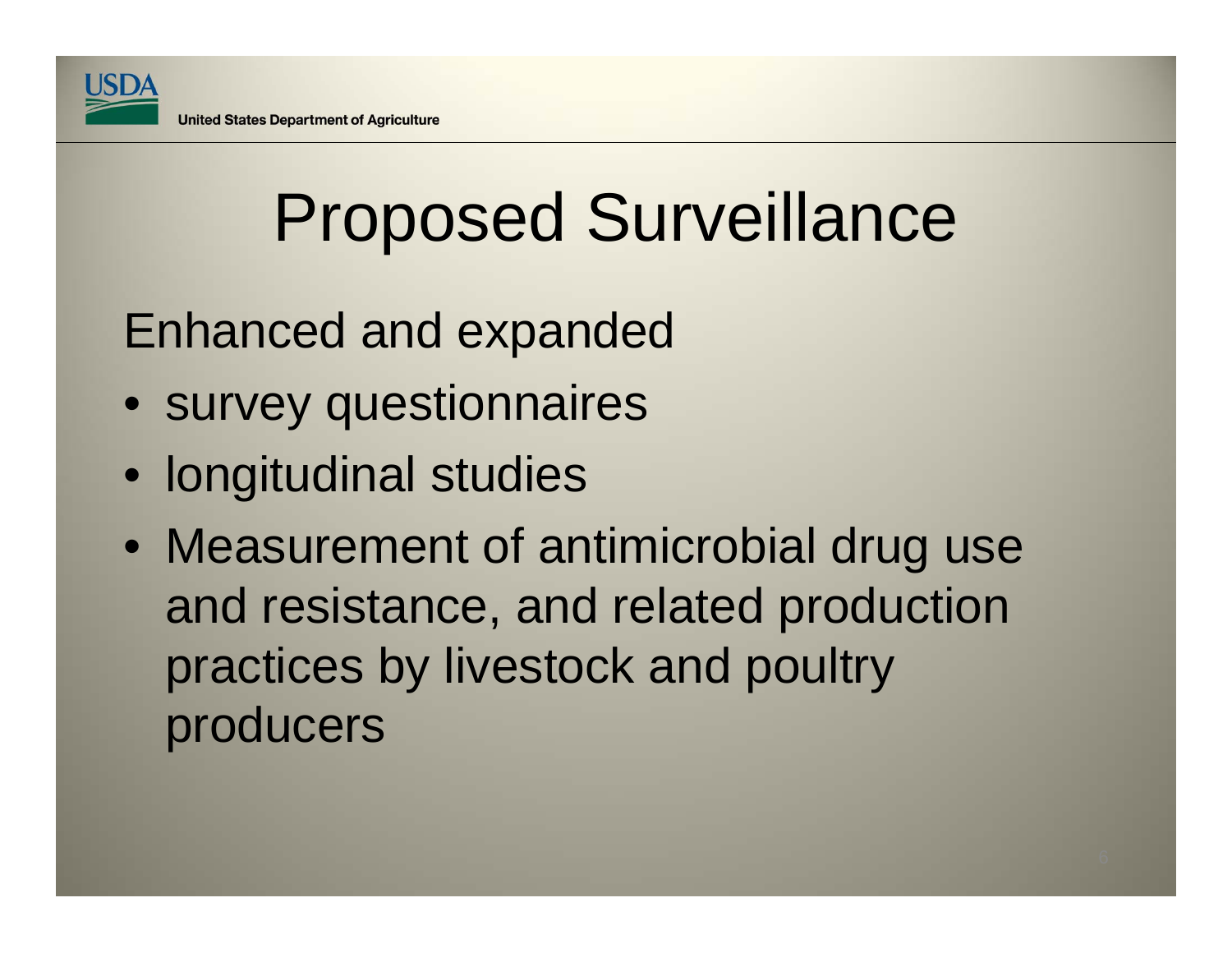

# Proposed Research

- Alternatives
- Vaccines
- Feed, nutrition, genetic resistance
- Microbial Ecology
- Management practices
- Multi-institutional/multiagency projects that integrate research, education, and extension.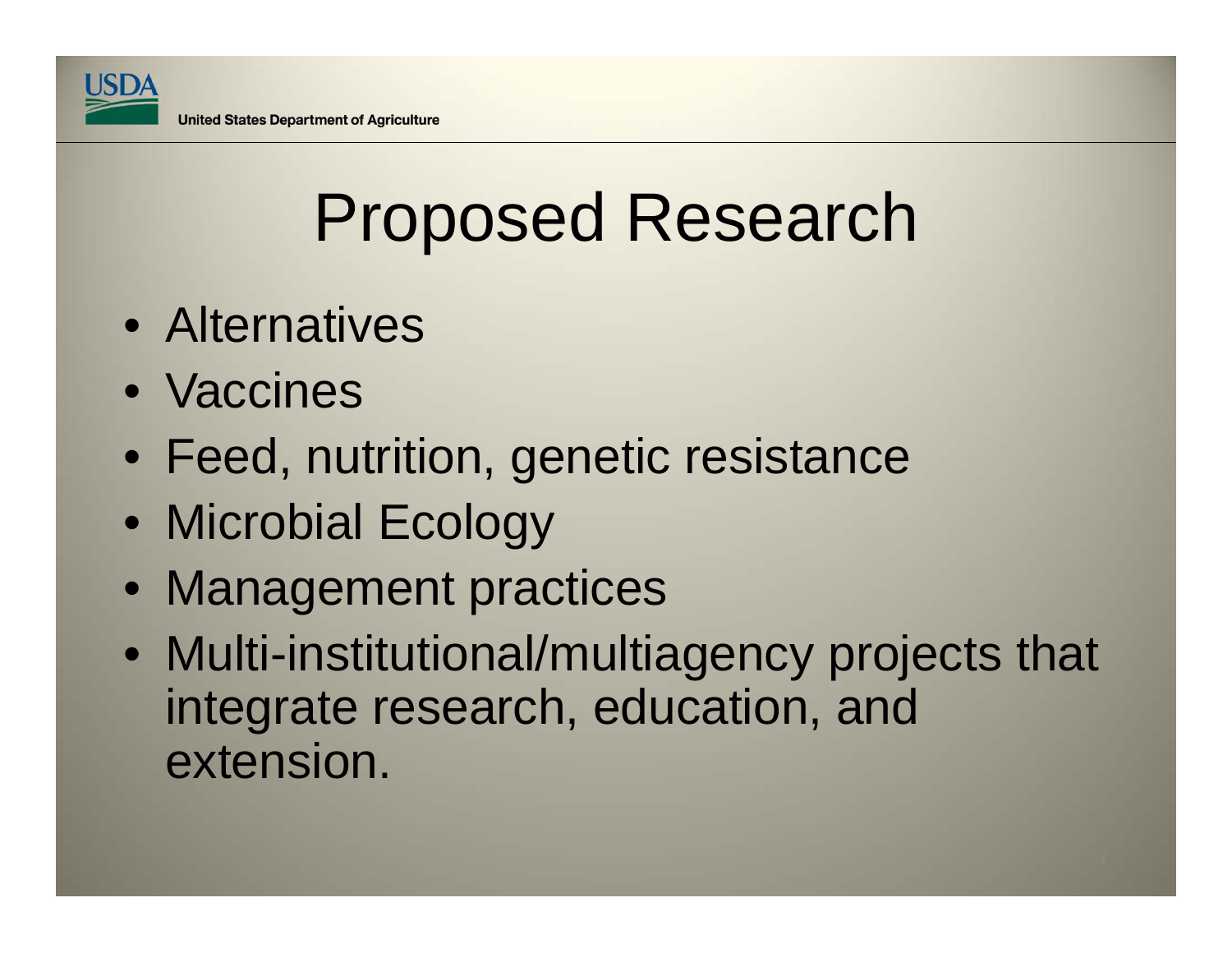

# Proposed Education/Outreach

Support FDA and stakeholders in education and outreach programs for various audiences including veterinarians, producers, extension agents, academia, the media and the lay public.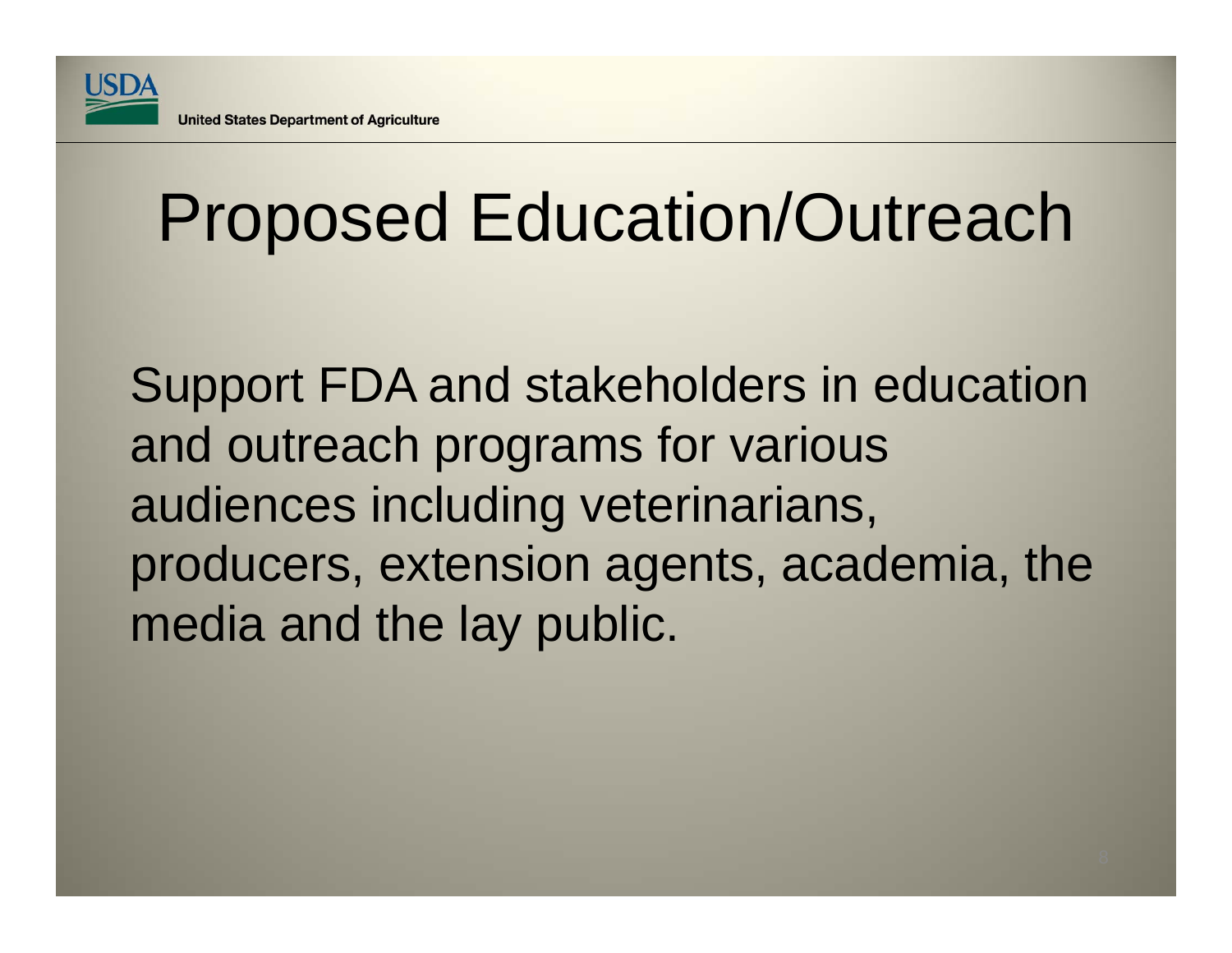### Specific PCAST Recommendations

- $\bullet$  PCAST Recommendation 3 (Fundamental Research #2)
	- Comprehensive research strategy through \$25M multidisciplinary Innovation Institute
	- Institute not funded (FY15)
	- USDA's **National Institute of Food and Agriculture proposes to** solicit applications through its <u>competitive funding process t</u>o address the proposed AMR initiative in the FY2016 budget request
- PCAST Recommendation 7 (Limiting the Use of Antibiotics in Animal Agriculture) #2 stewardship education/outreach
	- USDA's National Institute of Food and Agriculture proposes to support research, education, and outreach efforts through its competitive peer review process to address the proposed AMR initiative in the FY2016 budget request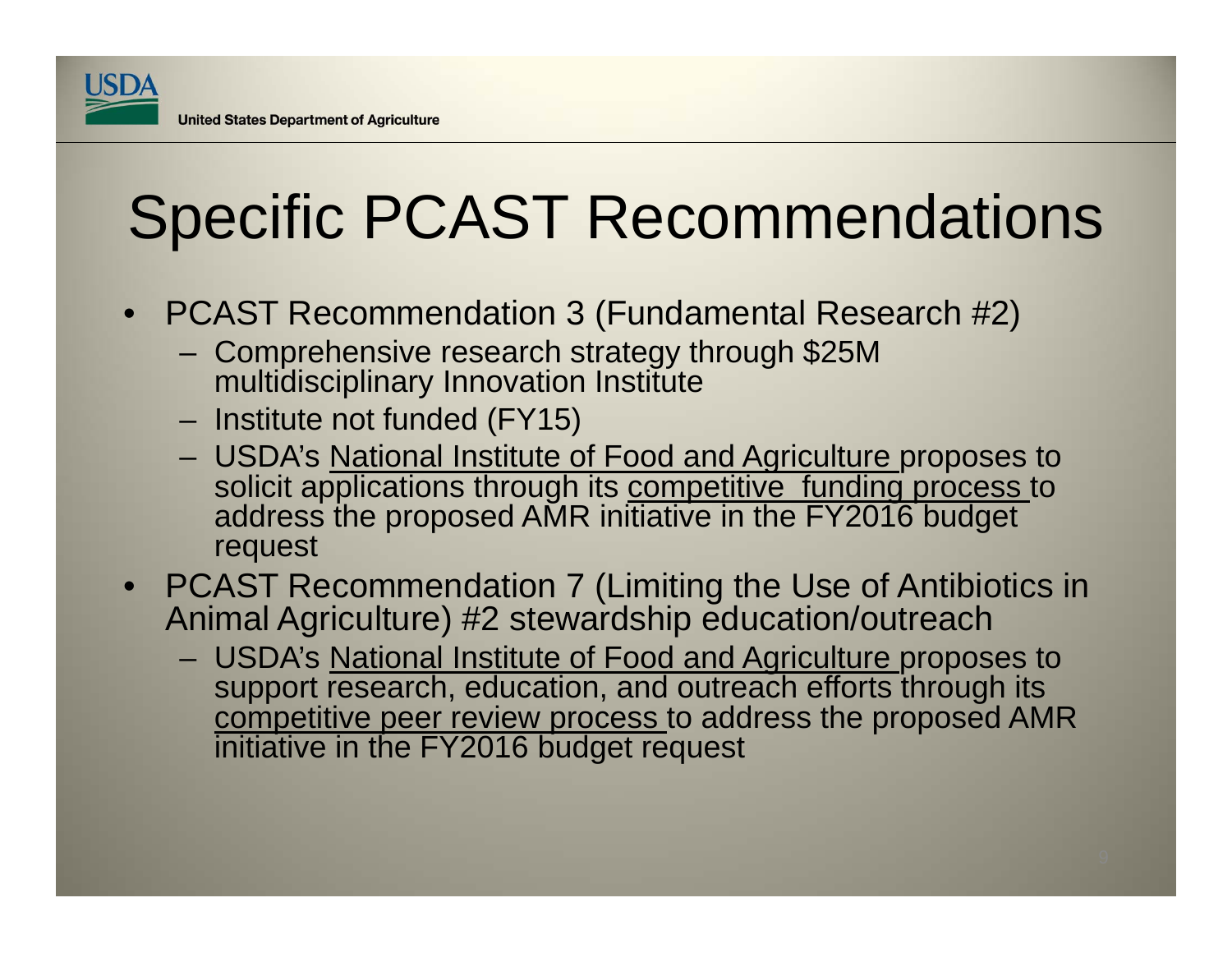

# FY2016 Budget

- $\bullet$  From a base of \$20M in 2015, the FY2016 budget proposes \$77M
	- – Increase USDA funding for antimicrobial resistance by \$57M
	- \$65 M for research
	- \$12 M for surveillance